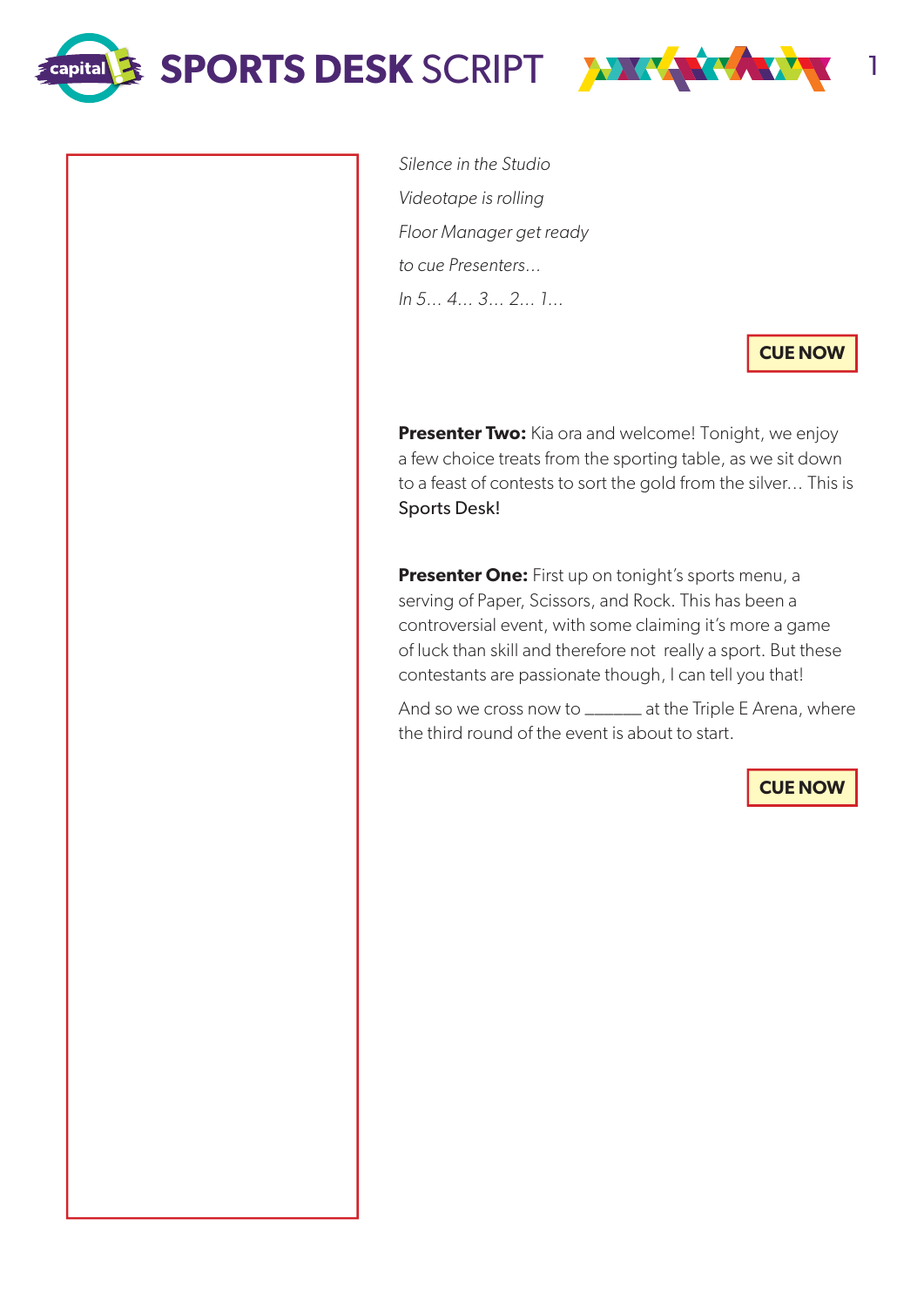



#### **EVENT ONE: Paper, Scissors, Rock**

**Reporter:** Yes well this round is between two heavyweights of Paper, Scissors, Rock — it's the favourite up against the future of the sport, and you could cut the tension with a pair of scissors. Both their stats look good on paper but that means nothing in the arena.

**Referee:** Introducing, in the Red corner, the champion "Knuckles" \_\_\_\_\_\_\_\_\_\_\_\_\_, and the challenger "Fiiiiiinnggerrrs" \_\_\_\_\_\_\_\_\_\_\_\_\_\_

**Reporter:** And there's no love lost between these two bitter rivals, there's been a lot of trash talking and a looooong history of mutual dislike. Let's have a listen as the referee lays down the law:

**Referee:** Come in — alright you two — keep it clean, protect yourself at all times, we go on the count of three best of three, shake hands, let's go!

(Paper, Scissors, Rock competition here!)

**Reporter:** Wow, what a contest, I'm lost for words, back to you \_\_\_\_\_\_\_\_\_\_\_\_\_\_.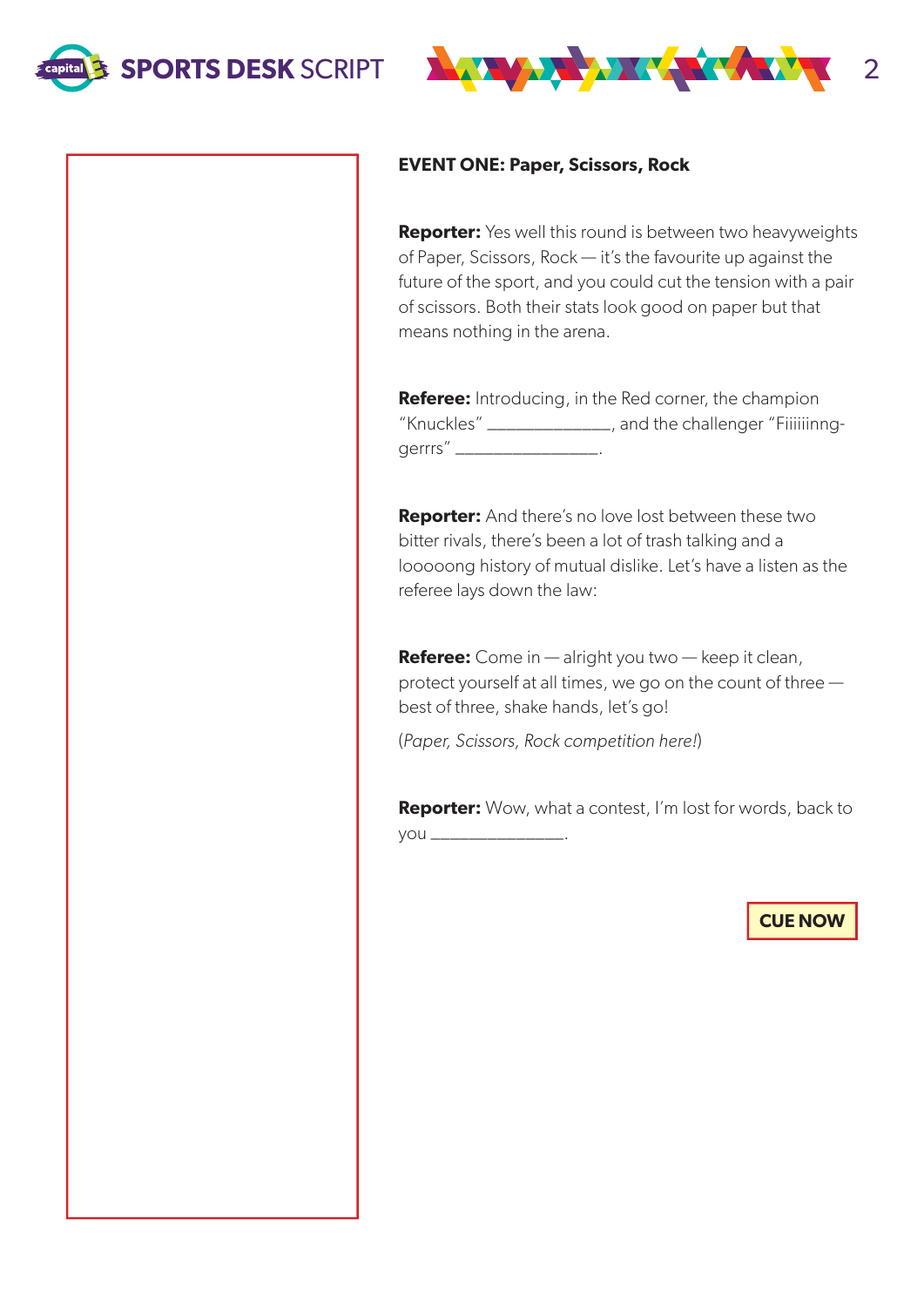



**Presenter Two:** Great stuff there. In other events, a veeeeery slow day at the Snail Racing. One competitor has even removed the shell from his snail in an effort to make it go faster. If anything, it's only made it more sluggish. We hope to have the results of today's race, some time tomorrow.

**Presenter One:** Now let's check in on the Sauna Endurance event, an examination of stamina and strength while wearing a bathrobe in a sauna. And they're clocking in now at about 2 hours and fifty.

We have \_\_\_\_\_\_\_\_\_ down there in a towel — tell me, how are the contestants progressing?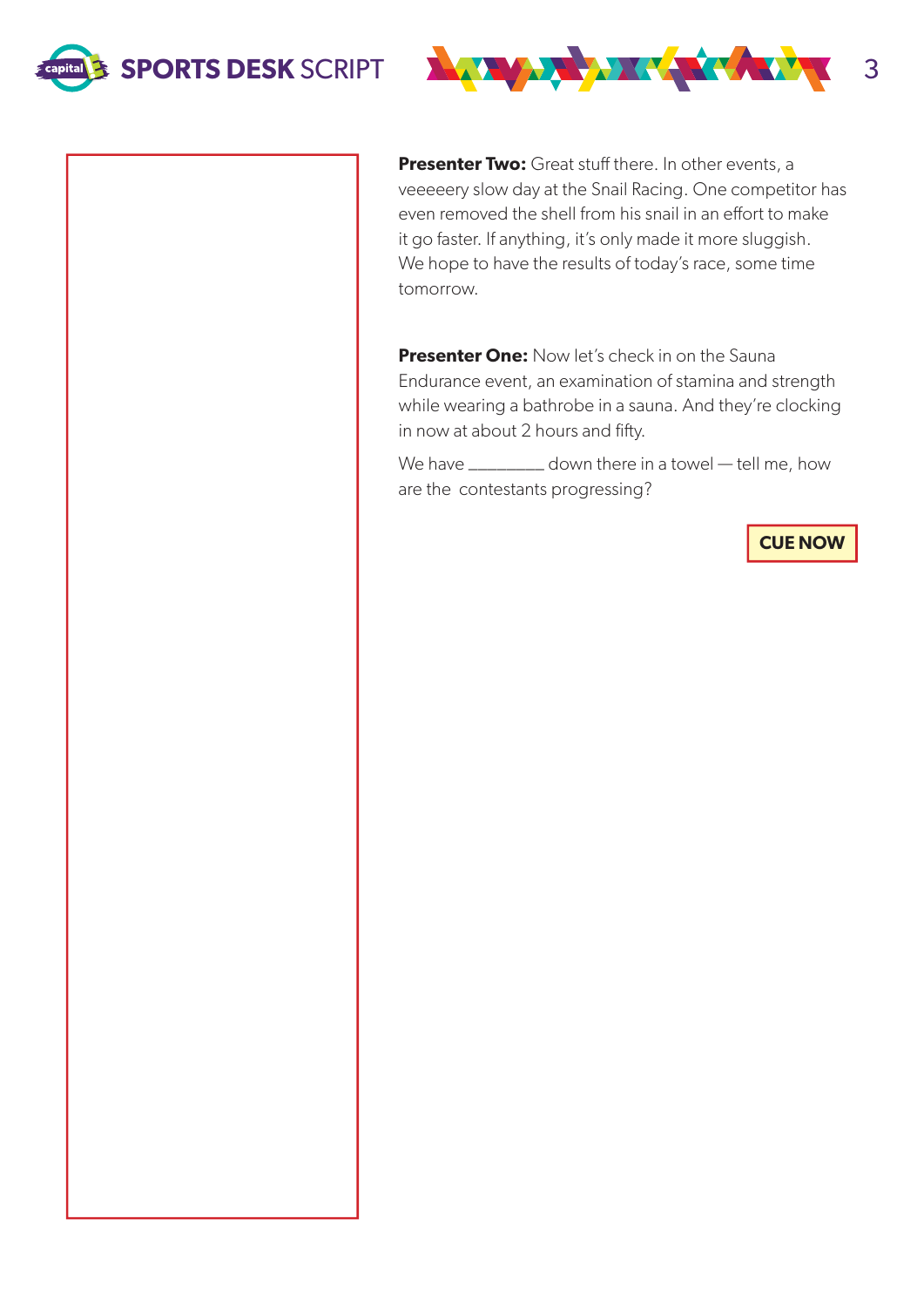



#### **EVENT TWO: Sauna Endurance**

**Reporter:** Yes things are certainly heating up down here, I'm sweating like a turkey at Christmas but these contestants have been steaming away for some time. The temperature's set at 65 degrees, humidity at about 75 percent and I can tell you it's very, very cosy in here. Let's have a word with the competitors:

**Q1** So, is it hot in here, or is it just me?

**Q2** What do you do to prepare for this event?

**Q3** Sauna endurance is all about the mental game—how do you keep a cool head in this competition?

**Q4** What keeps you from shrivelling up like a raisin?

**Reporter:** Well, it's getting hot in here and also very difficult to see anything. Back to you \_\_\_\_\_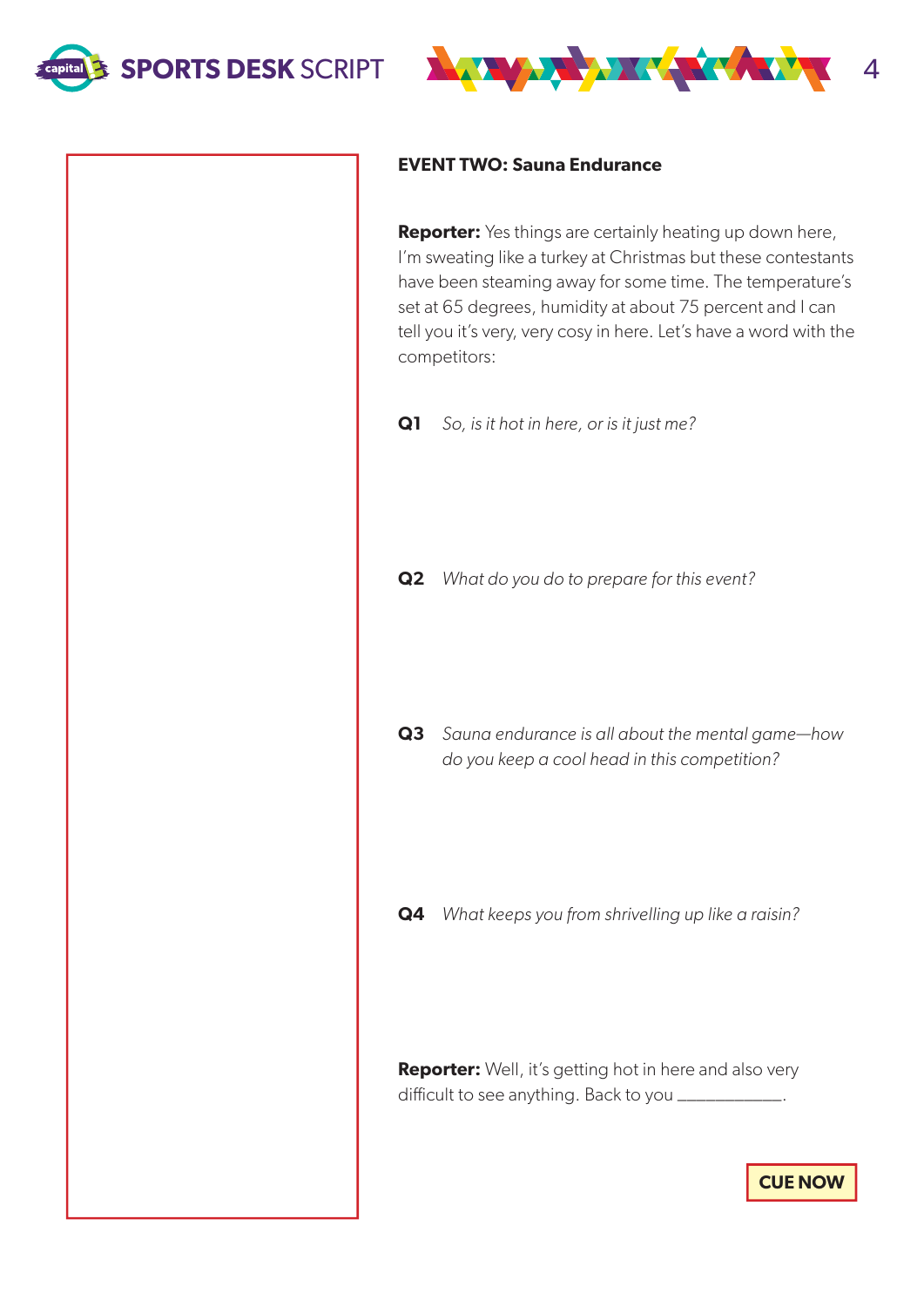



**Presenter Two:** Hot stuff. Now, the latest from the Cheeserolling event, in which athletes chase a wheel of cheese down a steep grass hill in an attempt to catch it.

And it looks like the cheese won that round. So many athletes were left injured that organisers actually ran out of ambulances! Good fun.

**Presenter One:** Over now to the event that combines all the adrenaline of extreme sports with the satisfaction of a well-pressed shirt—I'm talking about Extreme ironing.

Let's check in with \_\_\_\_\_\_\_\_\_\_\_\_\_\_ who had a look at the drama unfolding as the event leaders took to their boards earlier today.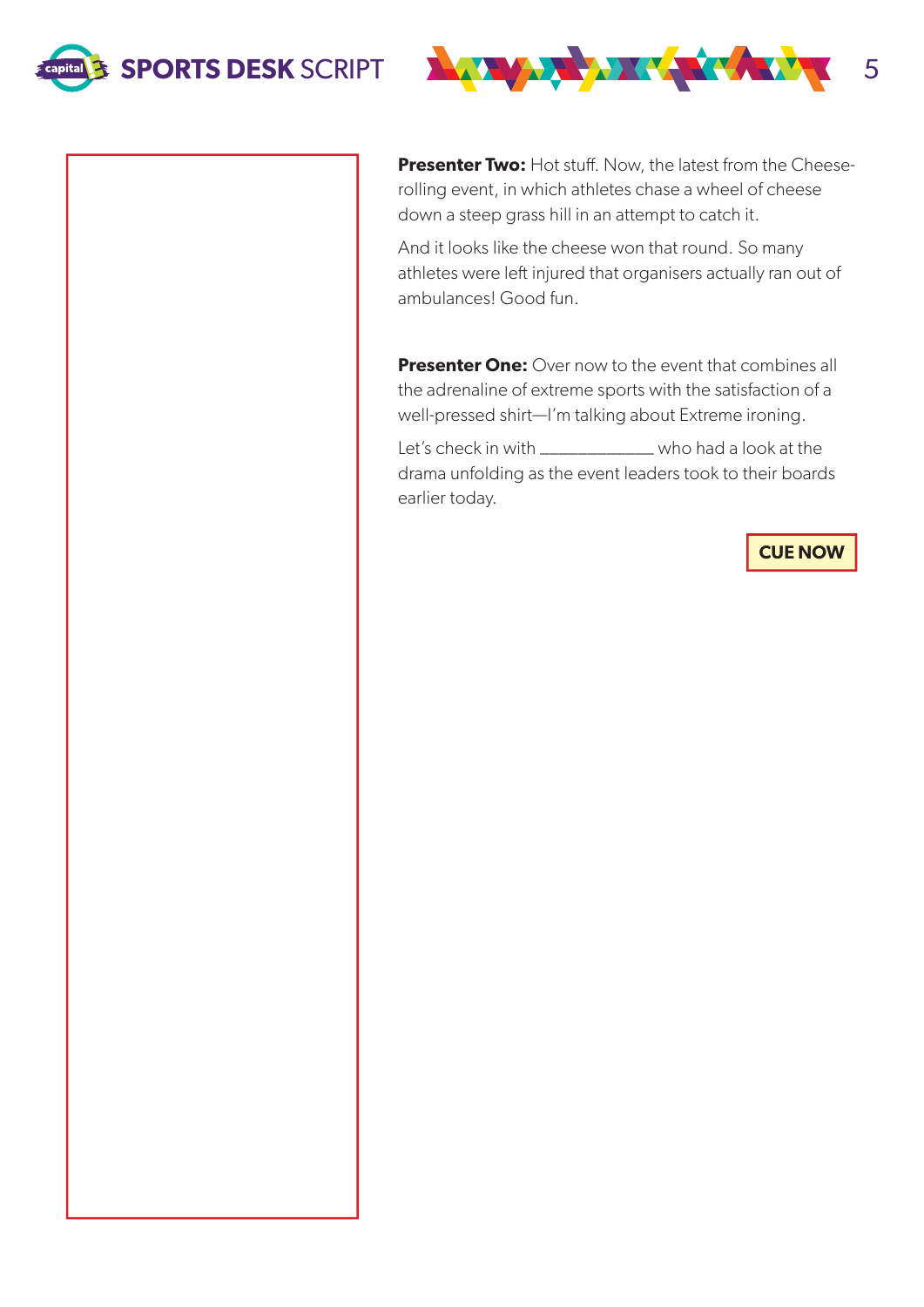



## **EVENT THREE: Extreme Ironing**

**Reporter:** Yes, this competition is really coming to a boil. I'm here with \_\_\_\_\_\_\_ who is ironing in the Amazon jungle, where there are plenty of deadly spiders and snakes to spice things up. To add to the fun, we're ironing directly under a wasp's nest

```
Q1 _______, how do you feel going into this today?
```
**Q2** Some people have said you are past your best and bound to lose—how do you react to that?

**Q3** Any concerns with the location?

**Reporter:** Well, all the best with your event — I'm going to throw back to the studio now, as several wasps are stinging me.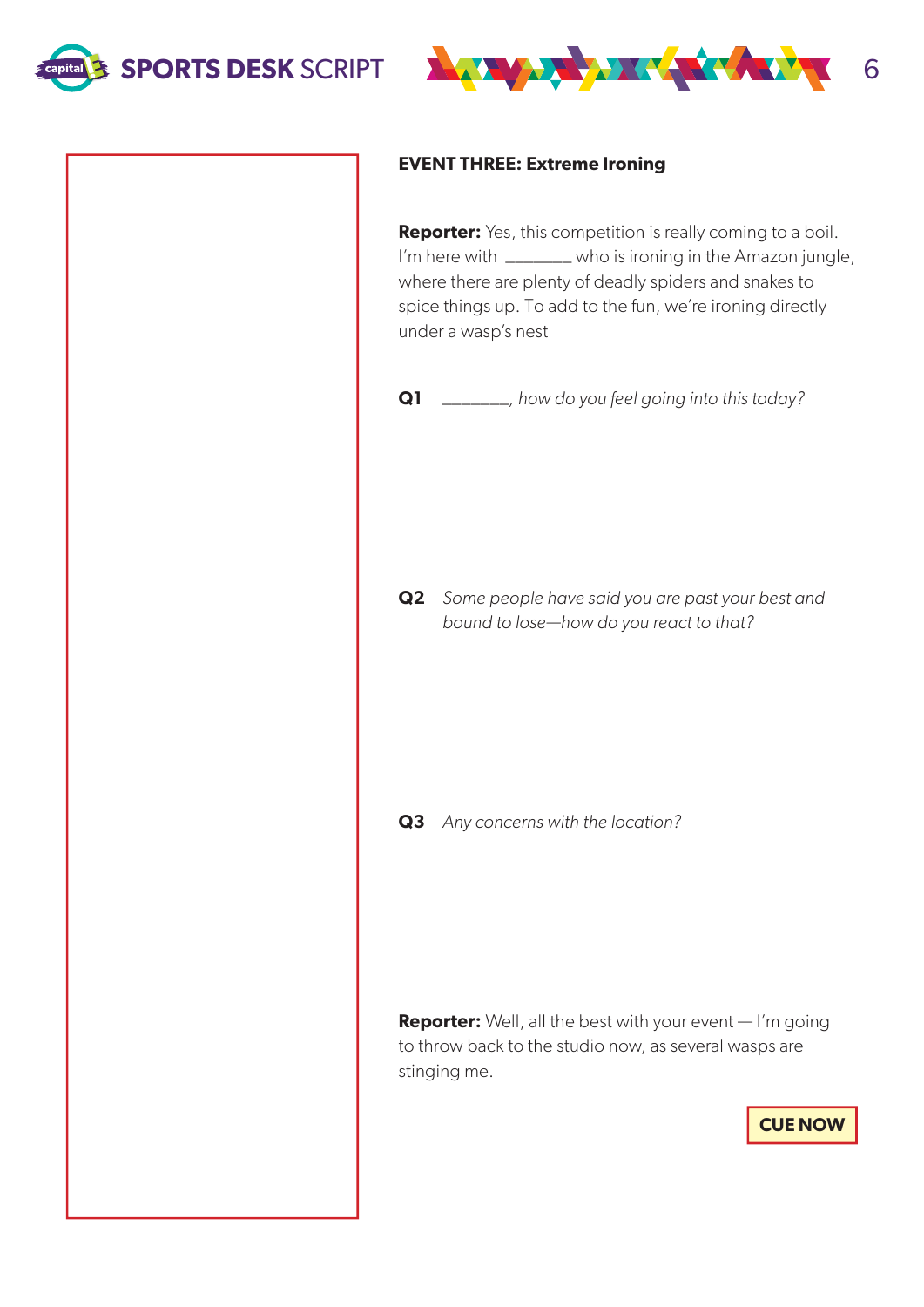



**Presenter One:** And things are heading downhill from here as we join the Shopping Trolley Race. In this event, danger loving daredevils race through crowded city streets clinging to a shopping trolley.

The goal is to cross the finish line first but judges will also be rewarding costume, sabotage and trickery.

Organisers say "we do not care how fast you are — we care how awesome you are!"

Now, a reminder to viewers at home that traffic is not stopped for the race. The whole thing is extremely risky, so expect to see some chaos in the CBD!

We go now to our reporter \_\_\_\_\_\_, who is risking life and limb to join the race today.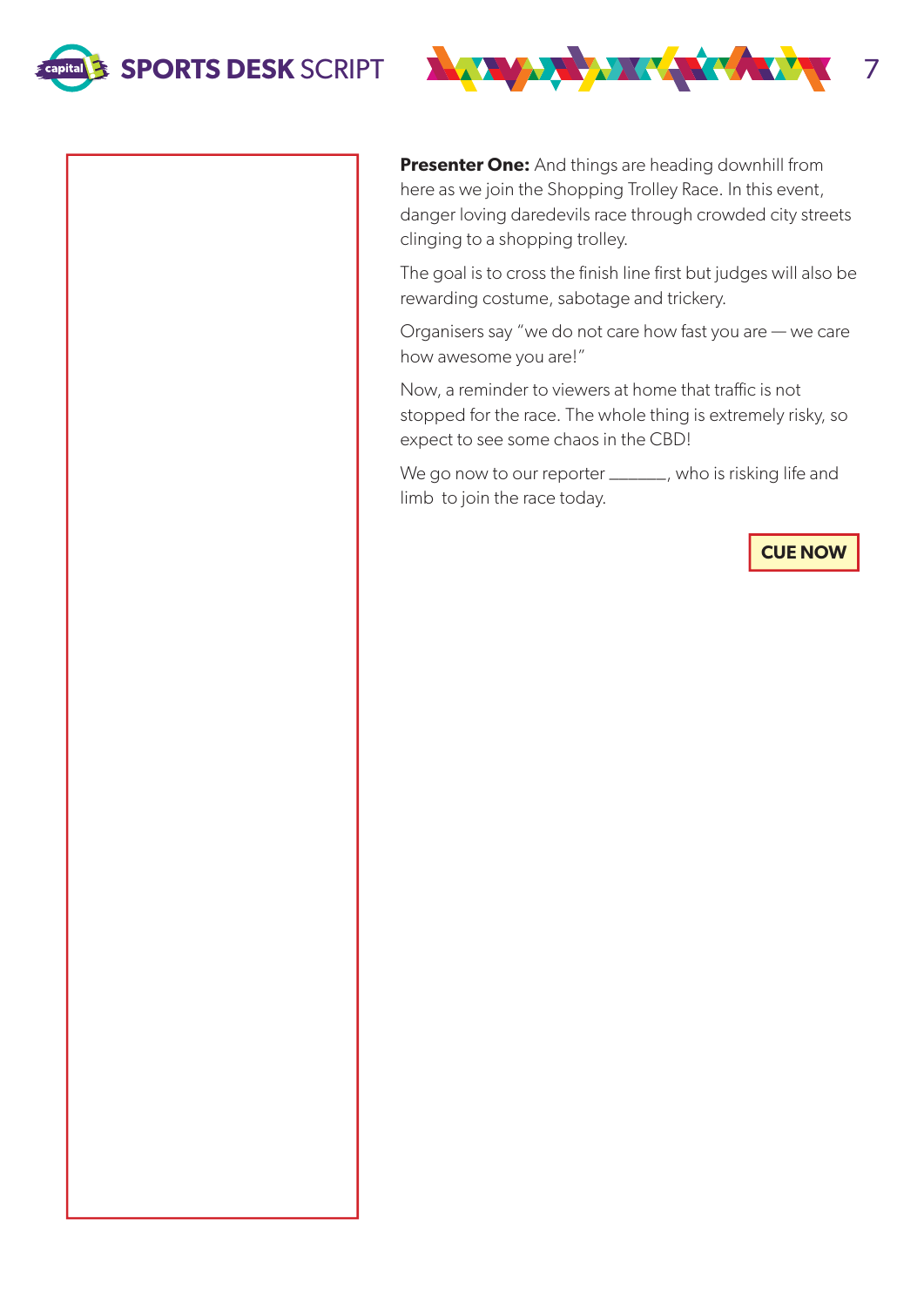



## **EVENT FOUR: Shopping Trolley Racing**

**Reporter In The Trolley:** Yes, I am in the trolley with some of these crazy contestants as we AAARGHGH and here we go — watch out for that bus! So tell me:

**Q1** Why did you take up this bizarre sport?

**Q2** AAAARRGH LOOKOUT! You've had to deal with a lot of injuries while preparing for this event — what were some of them?

**Q3** What sort of chance do you think you have of winning this?

**Reporter:** Corner coming up!!

Well I think we're about to crash in spectacular style, so back to you at the Sports Desk!

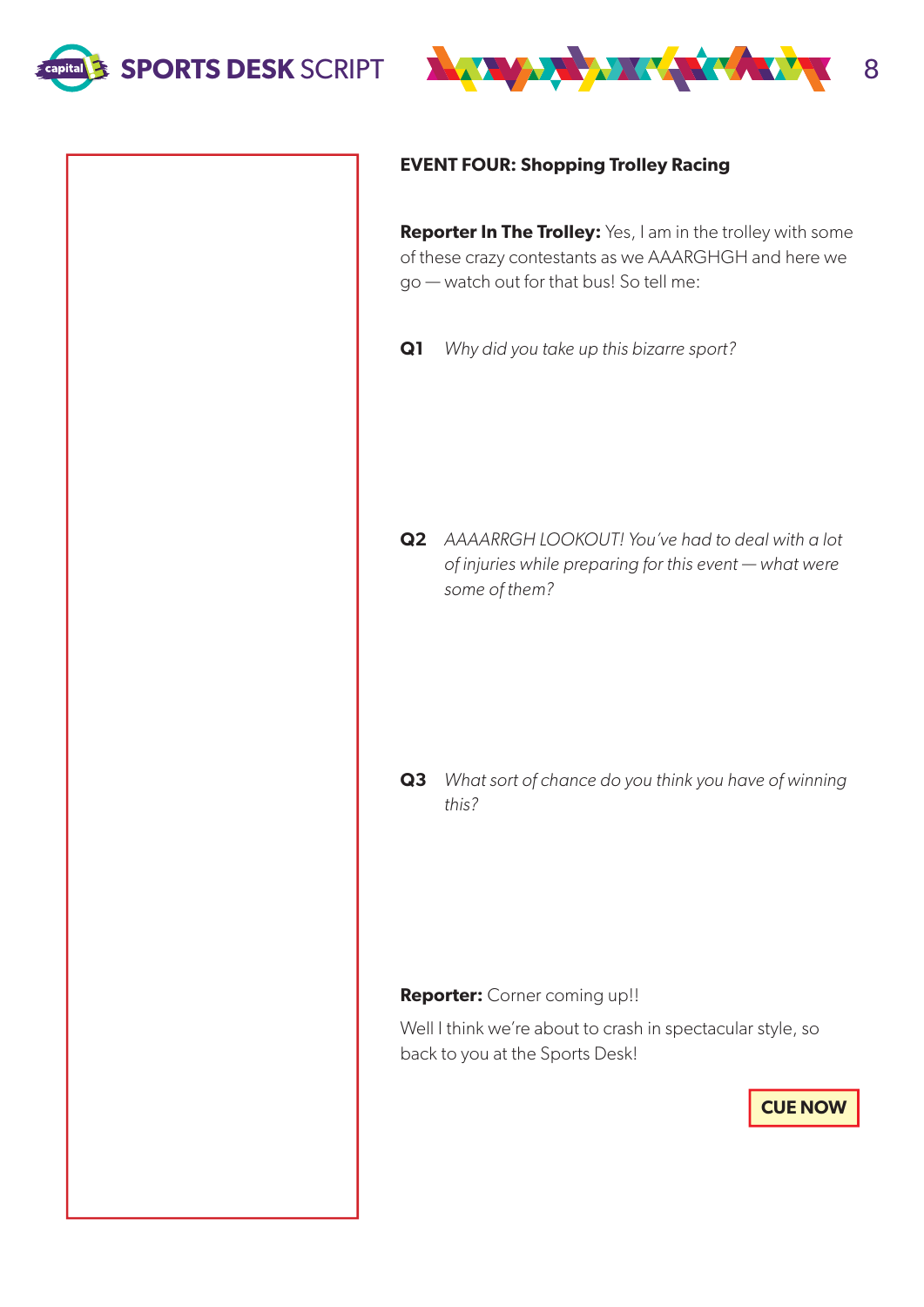



**Presenter Two:** Now that we've got a taste for blood, let's check in on the combination of brains and brawn that is Chess Boxing.

Competitors here try to win the contest either through checkmating their opponent on the chessboard, or by overpowering them in the boxing ring.

This event is always a battle! It's all about who wants it more, who takes the opportunities when they come along, and who comes out on top.

We get in the ring with medal hopeful \_\_\_\_\_\_ after his/her victory/defeat.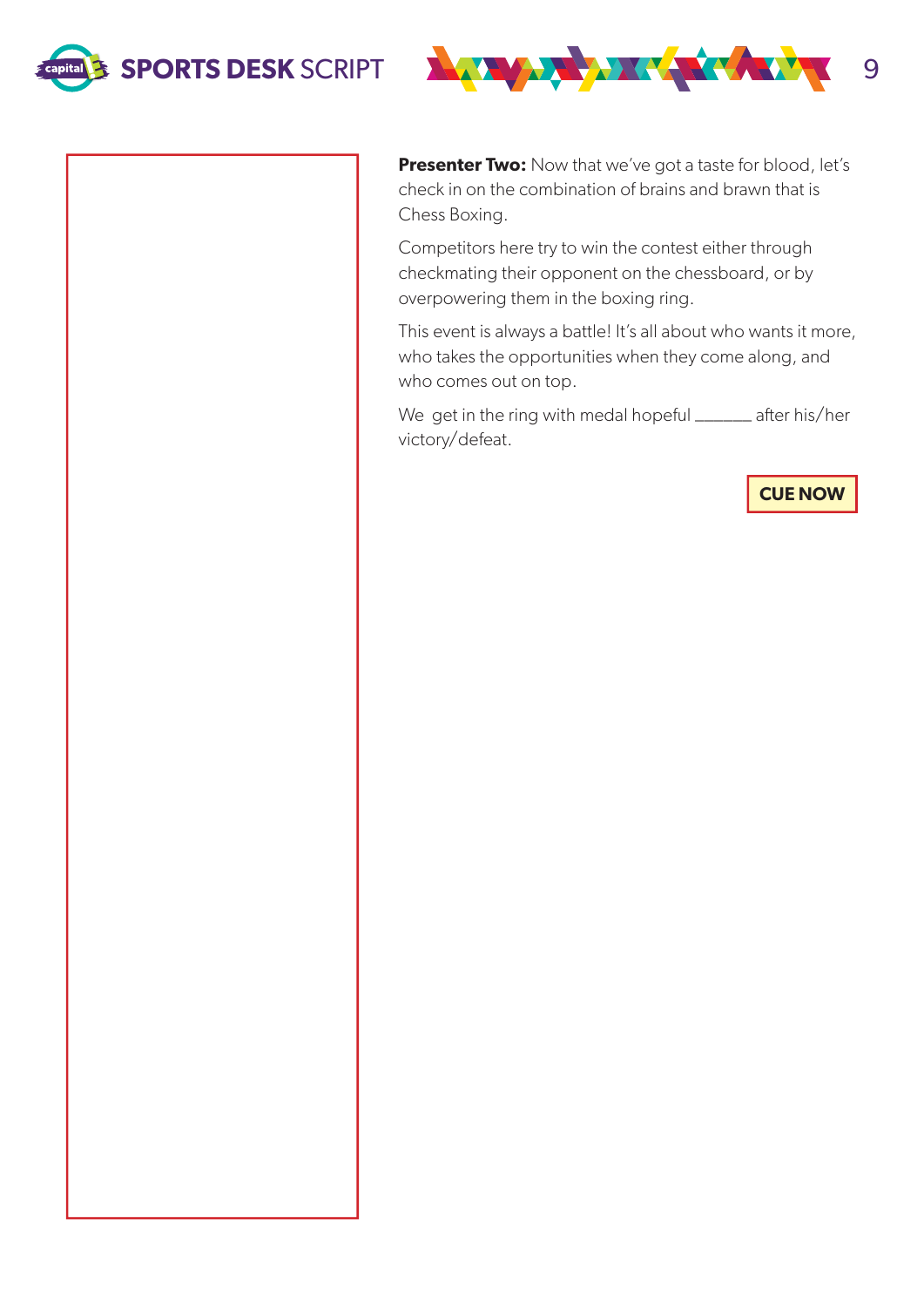



## **EVENT FIVE: Chess Boxing**

**Reporter:** Yes, I'm here with \_\_\_\_\_\_\_, after their latest match.

**Q1** So, \_\_\_\_\_\_\_\_\_\_\_\_\_, what happened out there?

**Q2** Three minutes of chess, three minutes in the boxing ring — five times over! How do you prepare for such a diverse challenge?

**Q3** After all the hard work you've put into training, what reaction have your coaching team had to today's contest?

**Q4** What next for you?

**Reporter:** Well there you have it, good luck for the rest of the tournament. Back to the Sports Desk.